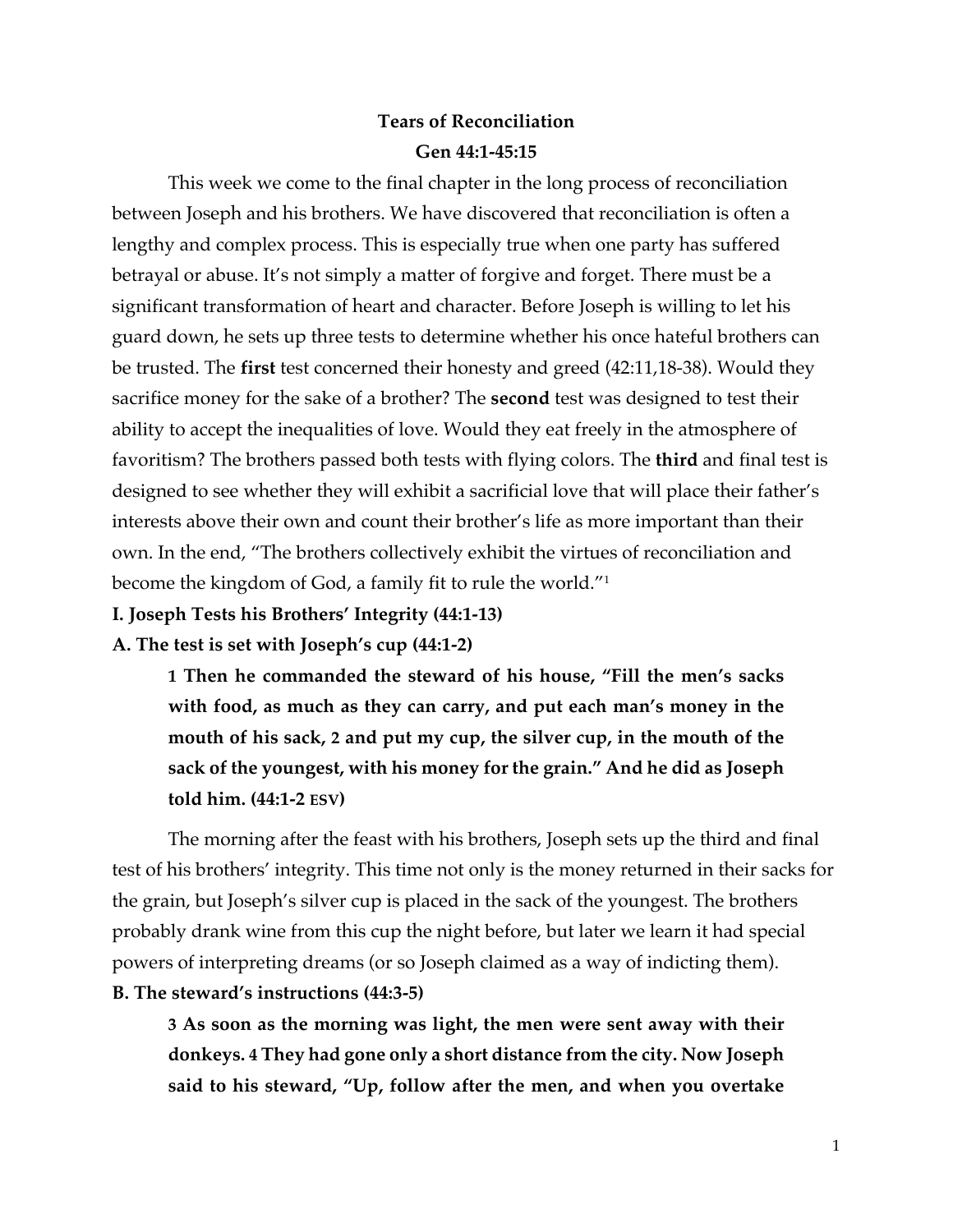# **them, say to them, 'Why have you repaid evil for good? 5 Is it not from this that my lord drinks, and by this that he practices divination? You have done evil in doing this.'" (44:3-5)**

At dawn Joseph's brothers leave for home well fed and reassured until they are paid a surprise visit by his chief steward, who overtakes them and then accuses them of a crime they have no knowledge of. In the midst of their consternation he further specifies the goblet, as if they know what he is talking about. Feeling confused and betrayed, they protest their innocence.

#### **C. The brothers' rash vow of innocence (44:6-9)**

**6 When he overtook them, he spoke to them these words. 7 They said to him, "Why does my lord speak such words as these? Far be it from your servants to do such a thing! 8 Behold, the money that we found in the mouths of our sacks we brought back to you from the land of Canaan. How then could we steal silver or gold from your lord's house? 9 Whichever of your servants is found with it shall die, and we also will be my lord's servants." (44:6-9)**

The brothers, confident of their innocence, take upon themselves a rash vow of the death penalty for the guilty party and servitude for the remainder. The vow is a painful reminder of their father's words when Laban accused him of stealing his household idol (31:32). Little did Jacob know Rachel was hiding the idol her saddlebag. With the memory or her premature death still fresh (35:19), we wonder if Rachel's son will suffer a similar fate.

### **D. The brothers return to Joseph's house (44:10-13)**

**10 He said, "Let it be as you say: he who is found with it shall be my servant, and the rest of you shall be innocent." 11 Then each man quickly lowered his sack to the ground, and each man opened his sack. 12 And he searched, beginning with the eldest and ending with the youngest. And the cup was found in Benjamin's sack. 13 Then they tore their clothes, and every man loaded his donkey, and they returned to the city. (44:10-13)**

Joseph's steward accepts their proposal but lightens the penalty from capital punishment to enslavement for the guilty and freedom for the rest. He does this in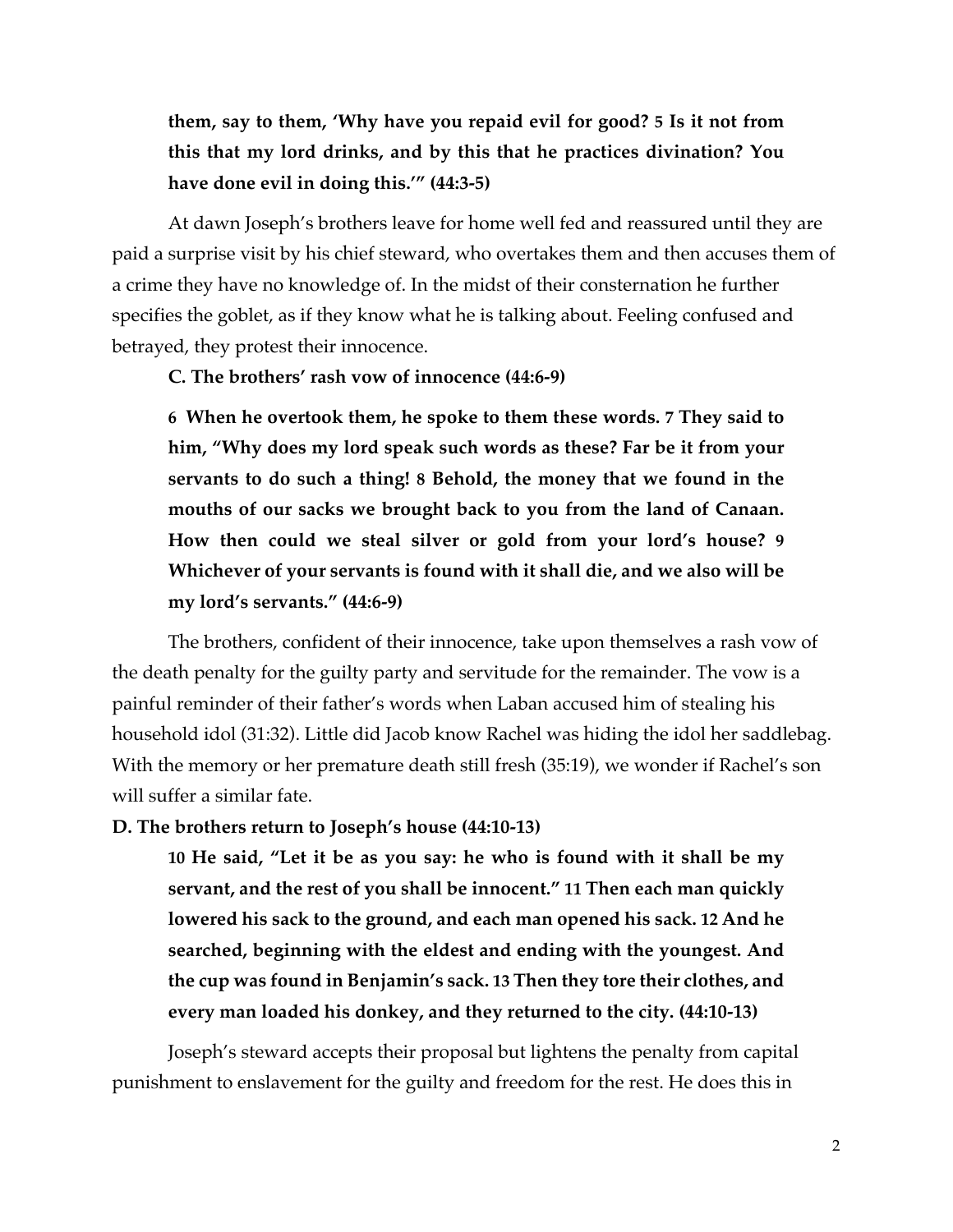keeping with Joseph's design to recreate the exact stage of their guilty past when the youngest was sold into slavery and the rest went free. Confident of their innocence, they immediately dismount, drop their sacks to the ground and open them for inspection. The tension mounts as the royal inspector searches each one from the oldest to the youngest and the brothers grow increasingly impatient and angry. Finally, as he tears through the Benjamin's sack, he discovers the silver chalice, and they are shattered.

The weight of evidence appears so strong, Benjamin offers no protest or explanation of his innocence. Aghast, the brothers assume the worst. But instead of denial or blame, there is corporate solidarity, as each man tears his clothing in a unified gasp of grief for his brother. Twenty-two years before, only Jacob tore his clothes in grief (37:34). The brothers and their heavy laden donkeys make the forced march back to Egypt in oppressive silence.

### **II. Judah Proves his Integrity (44:14-34)**

#### **A. Judah's plea and Joseph's verdict (44:14-17)**

**14 When Judah and his brothers came to Joseph's house, he was still there. They fell before him to the ground. 15 Joseph said to them, "What deed is this that you have done? Do you not know that a man like me can indeed practice divination?" 16 And Judah said, "What shall we say to my lord? What shall we speak? Or how can we clear ourselves? God has found out the guilt of your servants; behold, we are my lord's servants, both we and he also in whose hand the cup has been found." 17 But he said, "Far be it from me that I should do so! Only the man in whose hand the cup was found shall be my servant. But as for you, go up in peace to your father." (44:14-17)**

Judah takes the lead role among his brothers to face the music before a wronged sovereign. When they enter Joseph's house the brothers humbly bow to the ground before the one who holds their life in his hands. Joseph's accusation backs them against the wall as guilty thieves who wished to "steal his dreams." For that offense Judah offers no excuse but gives glory to God and owns up to their corporate guilt. **God uses a wrongful accusation for a crime they did not commit to extract a confession for an unrevealed crime they did commit.** For Judah there is no explanation available except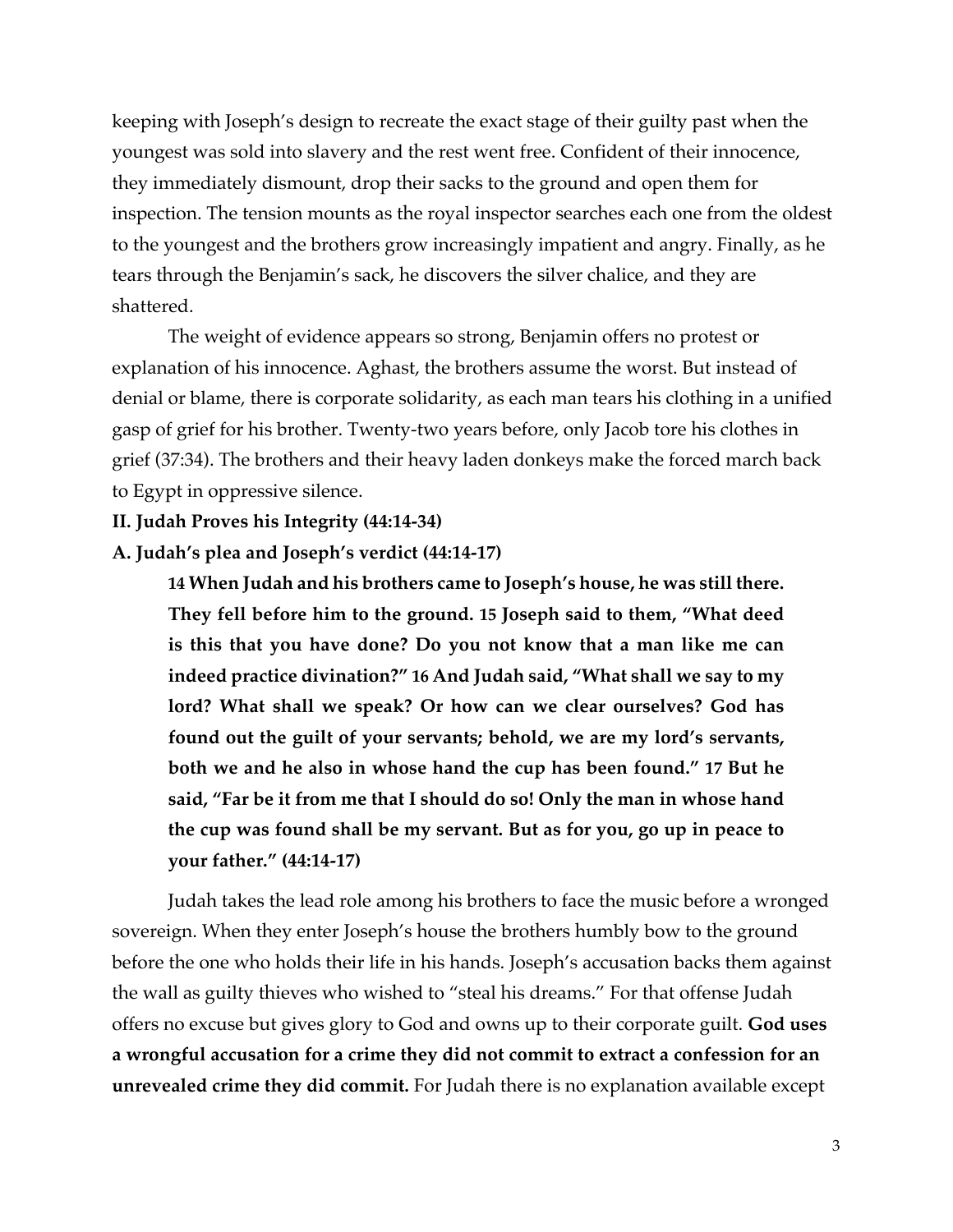the hand of God orchestrating events and pursuing them relentlessly for their criminal past. Judah gives voice to twenty-two years of unresolved guilt, "God has found out the iniquity of your servants." The brothers resist no more and willingly subject themselves to the Egyptian viceroy.

But Joseph responds with equitable justice and refuses to hold all of them culpable, only the one in whose possession the cup was found. **This will now become the ultimate test. How will the brothers respond when the life of the youngest is in jeopardy and the rest are free to walk away?** Will they turn a blind eye once again and refuse to help a brother? Or will Judah take the lead again and "wrestle" with the monarch like he did his father? Challenging a parent is risky, but to challenge a monarch can cost you your life.

**How will Judah respond?** What can he possibly say to change the verdict handed down from a "sovereign"? What follows is one of the most passionate speeches in the Bible (in Genesis it is the longest). Leupold called it "one of the manliest, most straightforward speeches ever delivered by any man. For depth of feeling and sincerity of purpose it stands unexcelled."2 Years ago, I was studying this text with a friend who was an attorney. He pointed out how difficult it is to reverse a judge's ruling in an ordinary court of law, even more so when the evidence of guilt appears irrefutable, but that Judah conformed to the best examples taught in Law School of how to present an effective case of appeals before a judge.

The **first thing** Judah does is to step forward and initiate his argument with Joseph. This takes courage, but he does so humbly to honor his judge. Once he gets a hearing, Judah makes his argument in three parts. **First**, to gain credibility, he accurately reviews the facts of the case (vv. 18-26). **Second**, he shares the terrible consequences Benjamin's enslavement will have upon their father. If Judah is not able to bring Benjamin safely home, it will kill their father (vv. 27-31). **Finally**, he concludes with a daring solution and offers himself "*in place of the lad*" (vv. 32-34).

### **C. Judah's masterful appeal (44:18-34)**

**18 Then Judah went up to him and said, "Oh, my lord, please let your servant speak a word in my lord's ears, and let not your anger burn against your servant, for you are like Pharaoh himself. 19 My lord asked his servants, saying, 'Have you a father, or a brother?' 20 And we said to my lord, 'We have a father, an old man, and a young brother, the child of**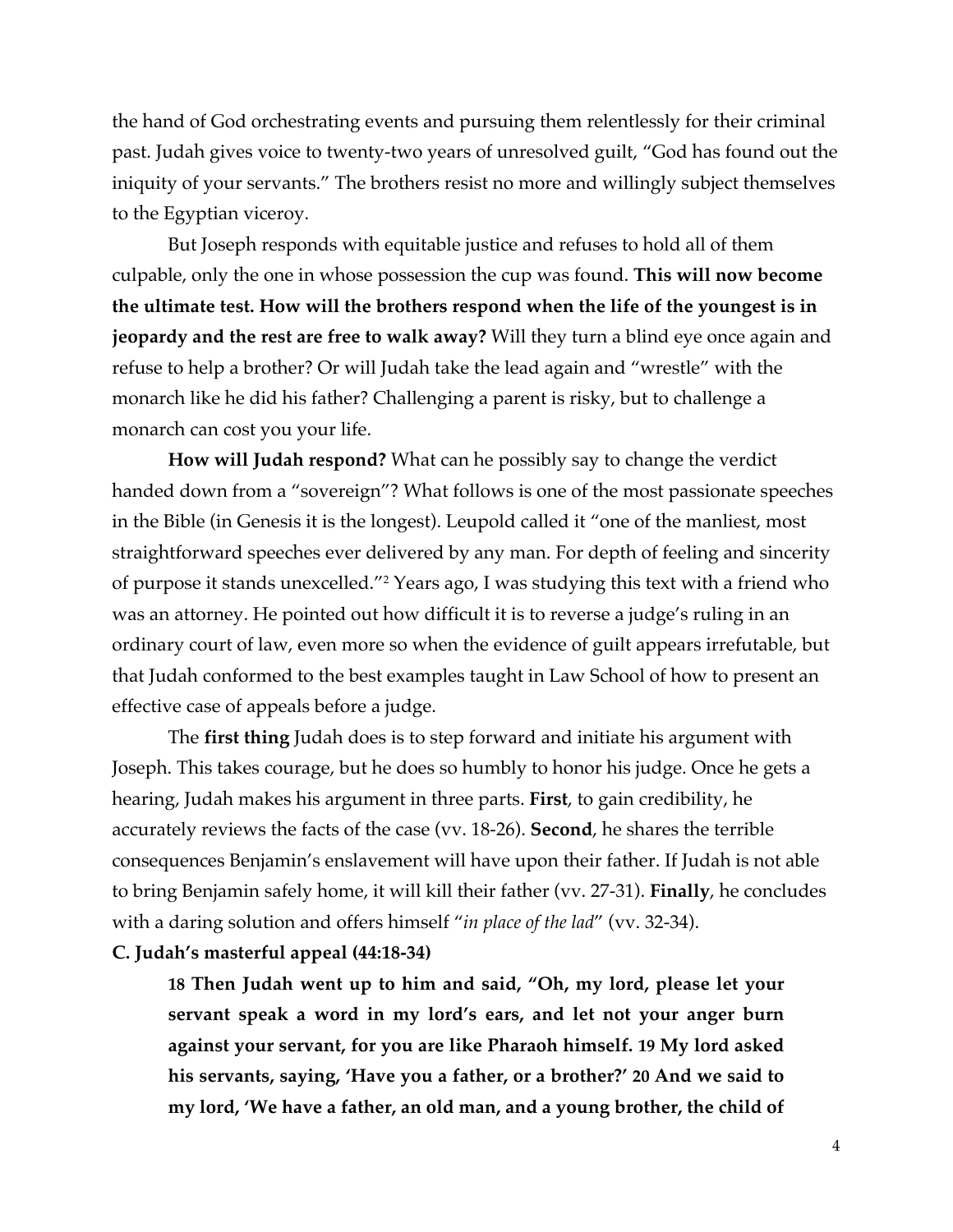**his old age. His brother is dead, and he alone is left of his mother's children, and his father loves him.' 21 Then you said to your servants, 'Bring him down to me, that I may set my eyes on him.' 22 We said to my lord, 'The boy cannot leave his father, for if he should leave his father, his father would die.' 23 Then you said to your servants, 'Unless your youngest brother comes down with you, you shall not see my face again.'**

**24 "When we went back to your servant my father, we told him the words of my lord. 25 And when our father said, 'Go again, buy us a little food,' 26 we said, 'We cannot go down. If our youngest brother goes with us, then we will go down. For we cannot see the man's face unless our youngest brother is with us.' 27 Then your servant my father said to us, 'You know that my wife bore me two sons. 28 One left me, and I said, "Surely he has been torn to pieces," and I have never seen him since. 29 If you take this one also from me, and harm happens to him, you will bring down my gray hairs in evil to Sheol.'**

**30 "Now therefore, as soon as I come to your servant my father, and the boy is not with us, then, as his life is bound up in the boy's life, 31 as soon as he sees that the boy is not with us, he will die, and your servants will bring down the gray hairs of your servant our father with sorrow to Sheol. 32 For your servant became a pledge of safety for the boy to my father, saying, 'If I do not bring him back to you, then I shall bear the blame before my father all my life.' 33 Now therefore, please let your servant remain instead of the boy as a servant to my lord, and let the boy go back with his brothers. 34 For how can I go back to my father? For how can I go back to my father if the boy is not with me? I fear to see the evil that would find my father." (44:18-34)**

Judah's presentation is a masterpiece of legal argumentation. My friend, the **attorney**, summed it up as "passionate, humble, honoring, confident, credible, sincere, reasonable, self-sacrificing and *directing*" (suggesting a reasonable solution to break the impasse).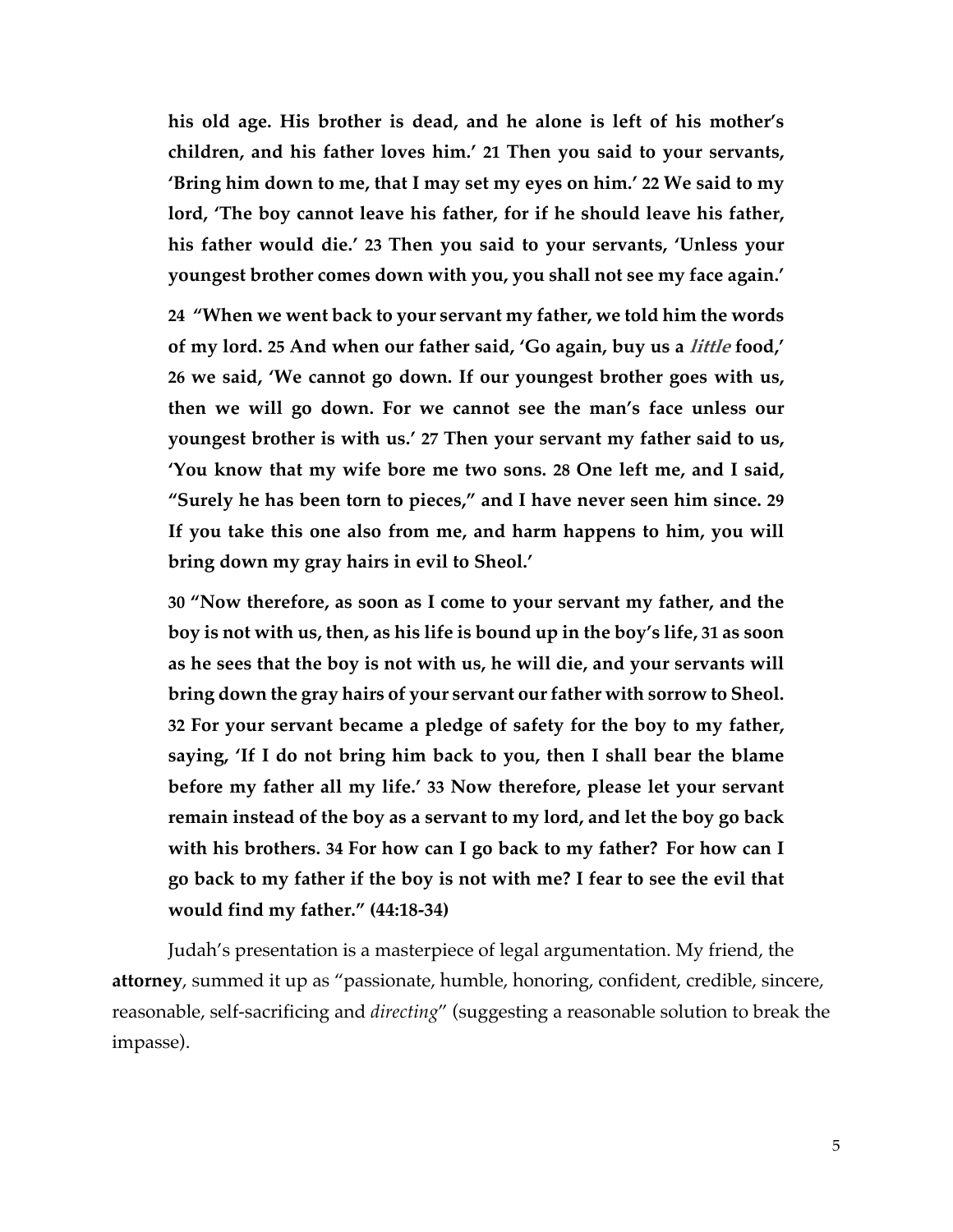There are **three things** in Judah's speech that amaze me. First, it is saturated with **the language of prayer**, as Judah speaks to Joseph in language one uses with God (his approach in v. 18 and the often repeated terms, "*lord*" and "*servant*"). Perhaps this illustrates Judah's faith, pleading to the God who stands behind the king. Thus, we might think of it as Judah's impassioned plea to the God of his father for mercy.

**Second**, in reviewing the facts with Joseph, he shows that he is a son whose interests are now governed more by his father's concerns than his own ("**father**" frames the speech and is used fourteen times). In fact, he has such empathy for his father, he allows himself to be described as a *"non-son."* This demonstrates that Judah is no longer controlled by jealousy, but rather he allows his passions to be shaped by his father's heart, as narrow as those affections may be. Remarkably, Judah has come to terms with a love that "is unpredictable, arbitrary, at times perhaps seemingly unjust."3 Judah sets a very a high calling for children, to be able to get beyond the love denied them in early years, and not only to forgive, but to love their parents unconditionally. And now he asks this monarch to be governed by these same feelings and to have empathy for a father's heart.

And **third**, since his father's soul "*is bound up in the lad's life*"4 (1 Sam 18:1), then Judah will do everything in his power to care for the boy, even at the expense of his own life. He is prepared to accept the worst, but he cannot bear the thought of the worst happening to the ones he loves so much. If we ask where this newfound empathy came from, we are reminded that Judah intimately knows what it is like for a father to lose two sons (38:7, 10). Grief has softened Judah's cold heart and made him a very compassionate man. And now Judah demonstrates the highest human love possible. He offers his life in exchange for his brother (the first instance in the Bible). As Jesus would later remark, "Greater love has no one than this, that one lay down his life for his friends"(John 15:13).

Sternberg summarizes the impact Judah's speech had on Joseph. "That the sons of the hated wife should have come to terms with the father's attachment to Rachel and her children is enough to promise an end to hostilities and a fresh start. That the second of these children should enjoy his brothers' affection is amazing. But that Judah should adduce the father's favoritism as the ground for self-sacrifice is such an irresistible proof of filial devotion that it breaks down Joseph's last defenses."5

And so for a third time Joseph weeps, this time in front of his brothers.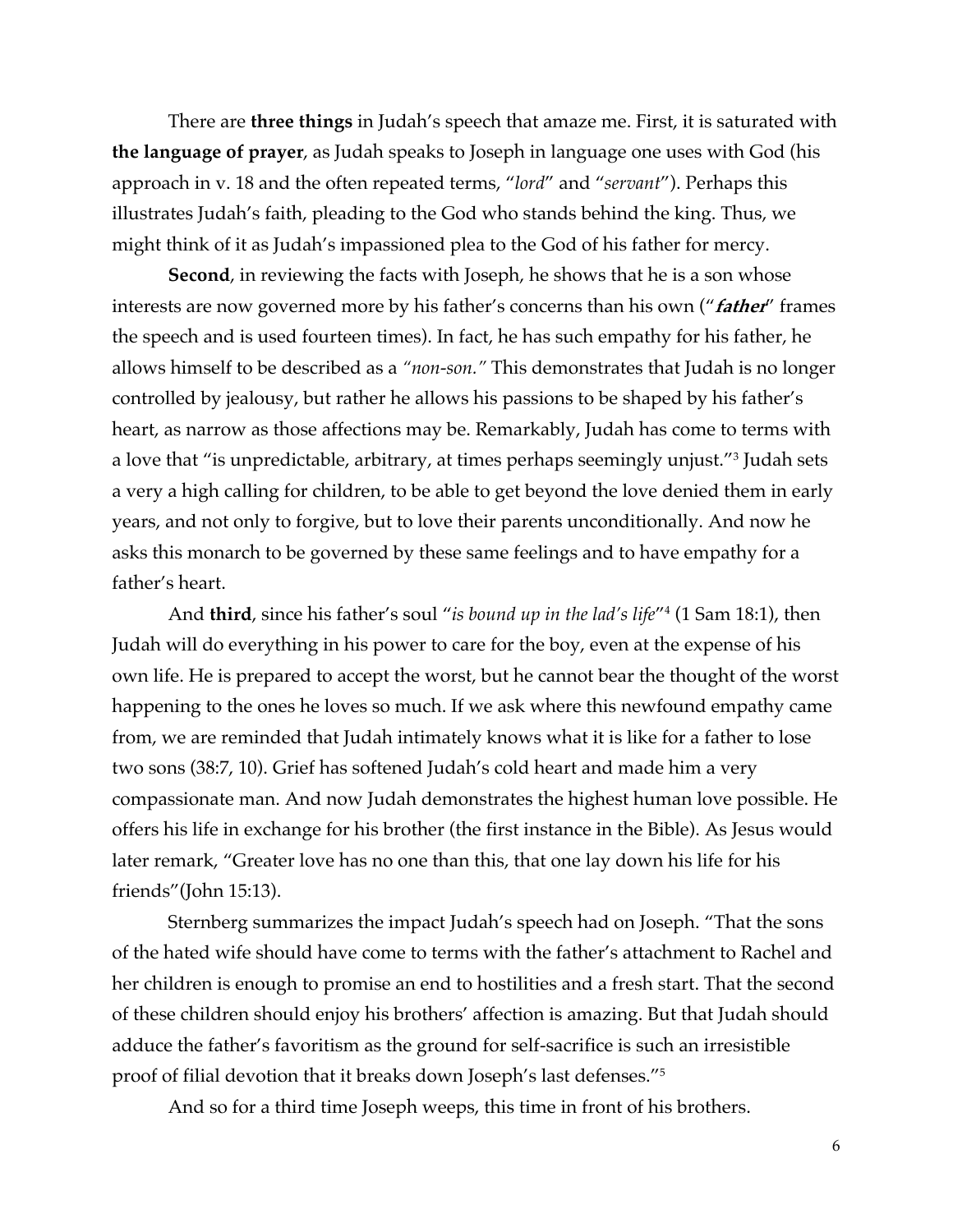**III. Joseph Reveals Himself to his Brothers (45:1-5)**

**A. Joseph reveals his person (45:1-4)**

**45:1 Then Joseph could not control himself before all those who stood by him. He cried, "Make everyone go out from me." So no one stayed with him when Joseph made himself known to his brothers. 2 And he wept aloud, so that the Egyptians heard it, and the household of Pharaoh heard it. (45:1-2)**

Judah's speech brings Joseph's emotions to a head where he can no longer control himself. Now that his brothers have passed the final test and demonstrated their love for their brother, Joseph reveals himself. But this is going to be a private moment for just the family, and he orders everyone else out of the room so he can shed all the symbols of his success that have kept his brothers out of reach. Once everyone is out of the room he sobs uncontrollably in the presence of his brothers. His tears give free expression to twenty-two years of sorrow mixed with what is now a renewed joy. His uncontrolled sobs were so loud that "all"6 the Egyptians heard and the news spread quickly to Pharaoh's house.

**3 And Joseph said to his brothers, "I am Joseph! Is my father still alive?" But his brothers could not answer him, for they were dismayed at his presence. 4 So Joseph said to his brothers, "Come near to me, please." And they came near. And he said, "I am your brother, Joseph, whom you sold into Egypt. (45:3-4)**

For the first time in decades Joseph is free to be himself, and he removes the Egyptian mask with "a two word (in Hebrew) bombshell tossed at his brothers."7 "I am Joseph." Judah's speech has reawakened his own identity.

Then he immediately wants to know about his father, "Is **my father** still alive?" The brothers are so "dismayed" they cannot speak. As Waltke suggests, "The family is close to true intimacy, but as long as they live in fear of the one they wronged and until they allow themselves to be embraced by forgiveness, they do not talk intimately to one another."8 So Joseph tries to bridge the enormous distance that guilt, time and space have created between brothers. He gives up the "control" of his brothers for intimacy, an intimacy he has longed for.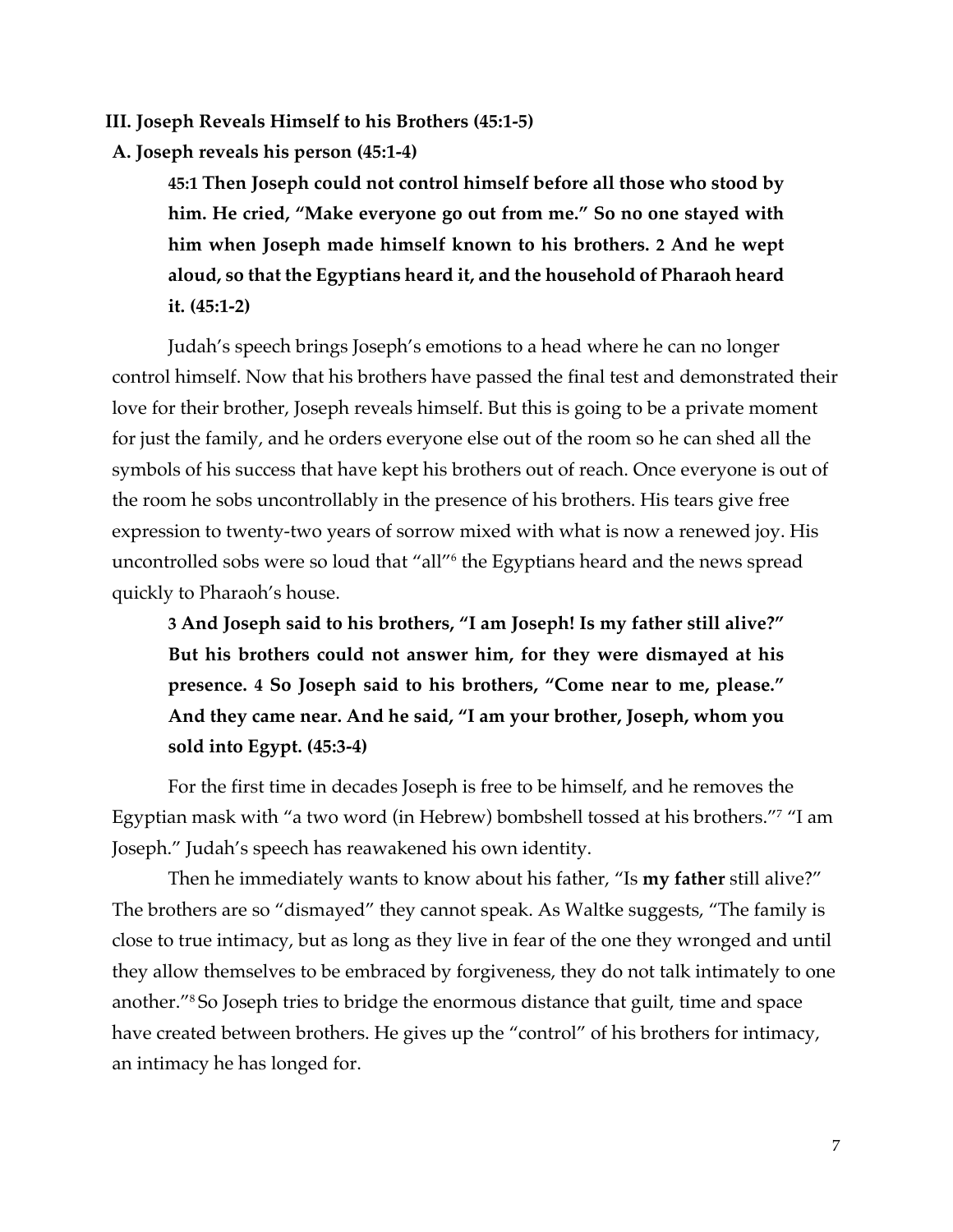Joseph invites his brothers to "come closer" since distance is preventing him from being able to speak as intimately as he wants. As they come closer he reintroduces himself to them. "'I am Joseph'" is surely a heart-stopper for the brothers."<sup>9</sup> As if their memories needed a little help, he reminds them of the events that took place at their last meeting. But instead of leaving them in silence and tormented by shame, he redirects their eyes to the grace and sovereignty of God that overruled their sinful choices for good.

**What follows is the theological heart of the Joseph story.** It is such profound truth that the narrator places it on a silver platter as the best gift he can give to us, and thus one that is not to be missed.

**B. Joseph reveals his theology (45:5-8)**

**5 And now do not be distressed or angry with yourselves because you sold me here, for God sent me before you to preserve life. 6 For the famine has been in the land these two years, and there are yet five years in which there will be neither plowing nor harvest. 7 And God sent me before you to preserve for you a remnant on earth, and to keep alive for you many survivors. 8 So it was not you who sent me here, but God. He has made me a father to Pharaoh, and lord of all his house and ruler over all the land of Egypt. (45:5-8)**

Joseph assures his brothers that he has no plans to harm them. Over time he has been able to step back from his personal pain and witness the hand of God working in much larger dimensions than he had ever imagined. Three times he affirms, **"God sent"** him to Egypt for life, knowing the famine was about to occur. Though they intended to harm him, God used their actions for good to preserve a **remnant** (denotes descendants who survive a great catastrophe, who become the bearers of a future hope) of them on the earth. And in the process of being "sent" to Egypt God has made Joseph a chief advisor, "like a father," to Pharaoh. This is all good news about God, who not only forgives the wrongs we do but, by his sovereign grace, is able to transform our sin into "good" purposes for life, not only in the present, but also for a future hope.

As Waltke writes, "This truth enables him to reinterpret his narrative. From a worm's-eye view, his narrative reads like a nightmare, a cacophony of outrageous excesses unjustly inflicted upon him. A rational conclusion that it is all absurd from this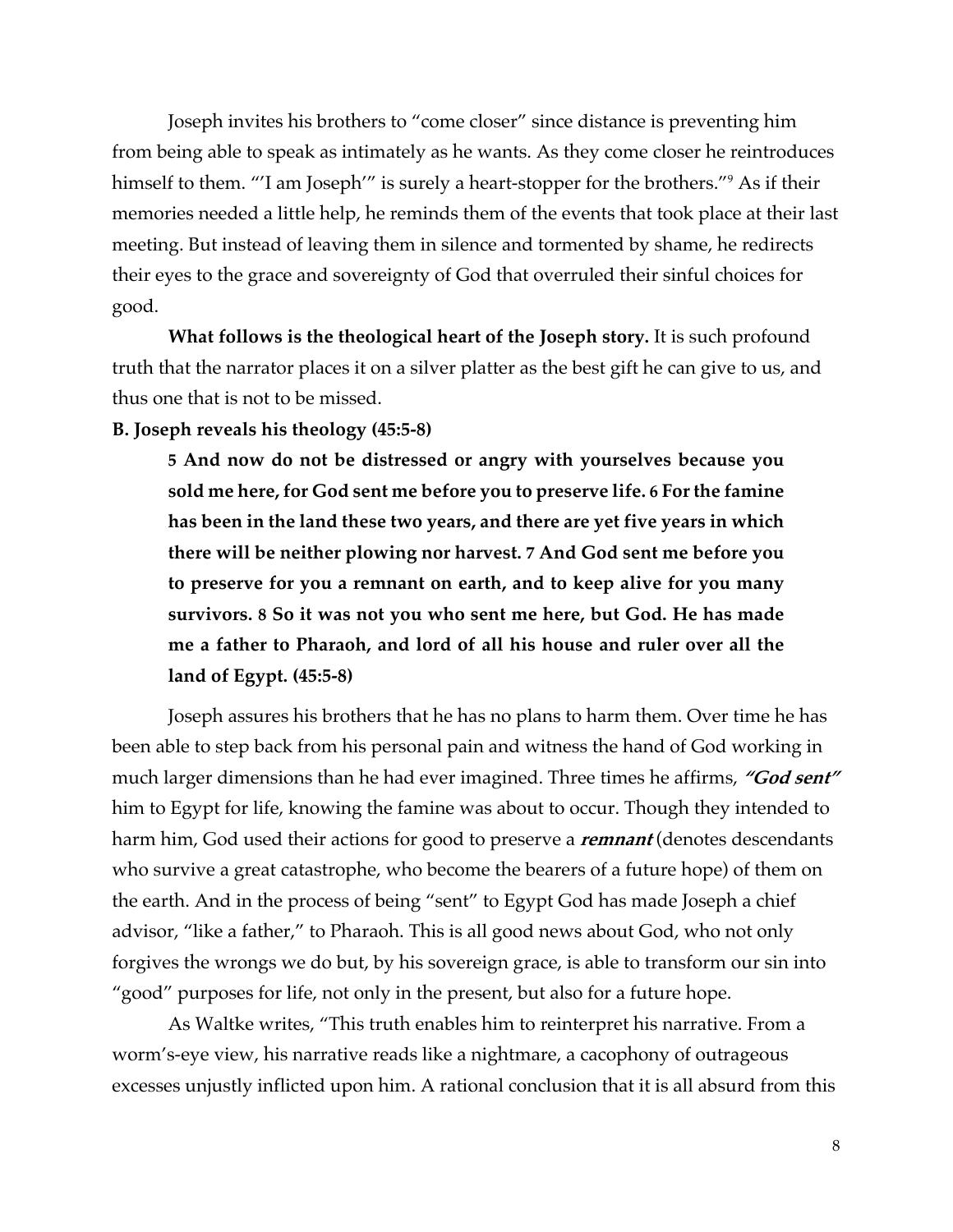perspective could have made him an existentialist, a cynic, or a nihilist. But he chooses the heavenly perspective that God is working through him to bring about what is good (Rom 8:28 [NIV note]; cf. Prov 16:1-4; 19:21; 20:24; 27:1). This enables him to forgive and encourage his brothers to do the same."10

## **C. Invitation to survival and intimacy (45:9-11)**

**9 Hurry and go up to my father and say to him, 'Thus says your son Joseph, God has made me lord of all Egypt. Come down to me; do not tarry. 10 You shall dwell in the land of Goshen, and you shall be near me, you and your children and your children's children, and your flocks, your herds, and all that you have. 11 There I will provide for you, for there are yet five years of famine to come, so that you and your household, and all that you have, do not come to poverty.' (45:9-11)**

Then Joseph urges his brothers to make haste and return to Canaan and tell their father the news of what God has done for Joseph. Then they are to bring their families back to Egypt where Joseph will give them prime land to settle in and provide for all their family needs during the remaining famine years.

## **D. A credible testimony for the father (45:12-13)**

**12 And now your eyes see, and the eyes of my brother Benjamin see, that it is my mouth that speaks to you. 13 You must tell my father of all my honor in Egypt, and of all that you have seen. Hurry and bring my father down here." (45:12-13)**

Joseph drives his final point home by speaking in their own language, no longer through an interpreter. "Joseph's words are so incredible that Jacob will need a credible witness. Benjamin is the only brother whose character is beyond reproach and whose testimony is completely credible."11 For a fourth time, Joseph's tears cannot be restrained, unleashing more emotion.

# **E. A river of tears in consummate joy (45:14-15)**

**14 Then he fell upon his brother Benjamin's neck and wept, and Benjamin wept upon his neck. 15 And he kissed all his brothers and wept upon them. After that his brothers talked with him. (45:14-15)**

The scene closes with tears of reconciliation and an embrace that breaks the walls that had separated them for years. These demonstrative acts of deep emotion are finally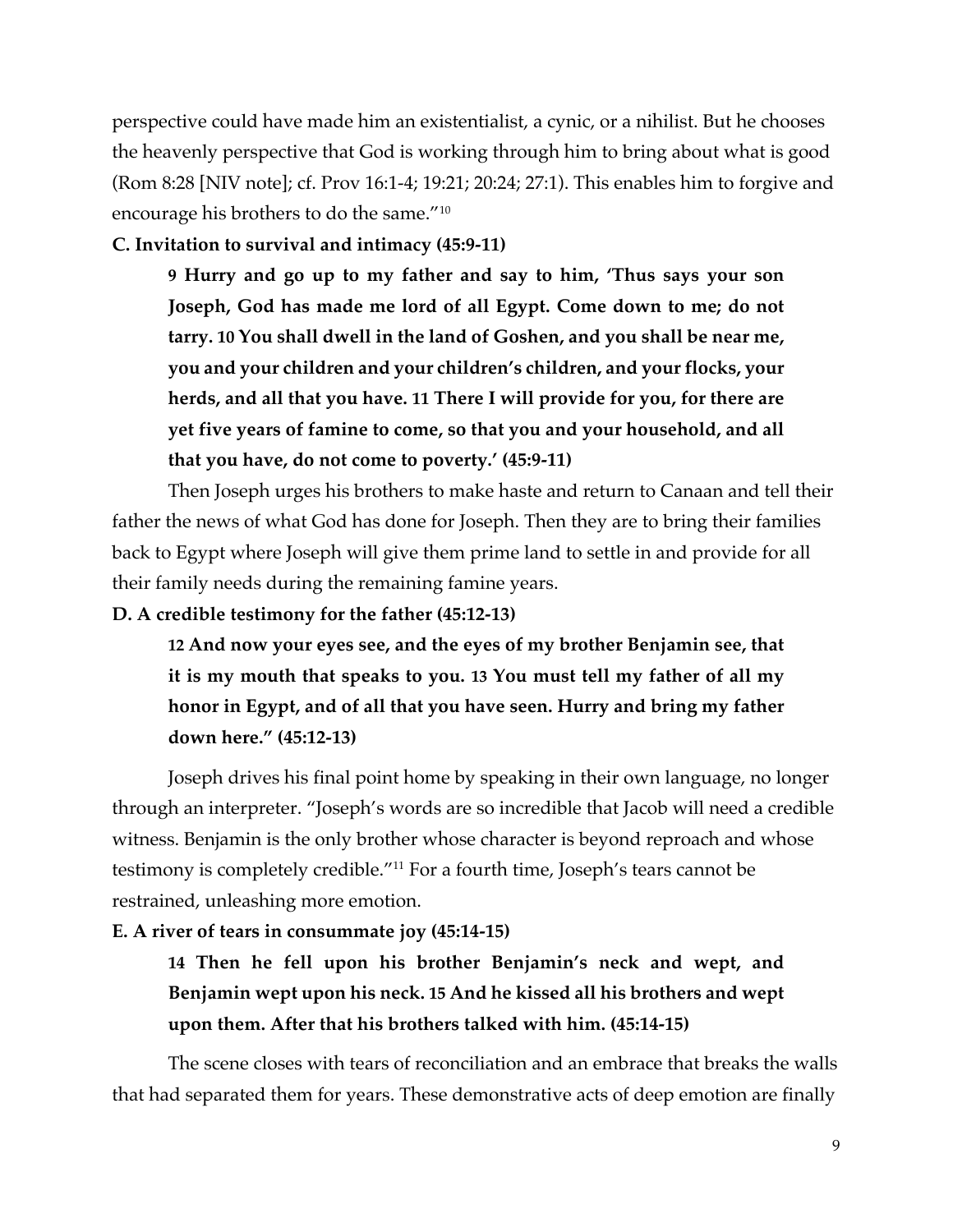sufficient evidence to free Joseph's brothers from fear and unlock their voices so they can speak again. The final note that intimacy has been achieved is the ability to talk freely with the one they wronged. Jealousy and resentment are gone and miraculously replaced by easy and free speech that inquires, shares, encourages and builds up. But, as Waltke further suggests, "the narrator, however, blanks the conversation as inconsequential to the reconciliation. Intimacy is visceral, not cerebral."12

In conclusion, let us reconsider the character traits that God formed in these brothers that made reconciliation possible and give glory to a God who reshapes our personal history, causing us to relive our painful past with a renewed and right spirit. In so doing, he faithfully conforms us to the image of his Son.

## **IV.** Character Transformation that Fosters Reconciliation<sup>13</sup>

## **A. Character traits that God shaped in Judah**

- 1. Being loyal to family member even when they look guilty
- 2. Allowing personal loss (the death of his two sons) to enlarge one's heart with compassion for others, rather than becoming resentful towards God
- 3. Giving glory to God by owning up to sin and God's right to punish it
- 4. Adopting the concerns of a parent, even when they previously brought you pain
- 5. Having faith that God is in control and doing bigger things in the midst of painful circumstances, like a famine or a pandemic.
- 6. Accepting that love can be irrational, unequal and at times, unjust
- 7. Being willing to sacrifice your life for the life of another

On a broader level, Judah models the role of being an advocate to those in authority for those who have no voice, as Jesus does in the gospels. With this character Judah becomes the leader of this family, and it will be his descendants that God will choose to become the line of kings in Israel (Gen 49:10). The heart of a king is one who not only serves the flock, but also is willing to die for the flock.

### **B. Character traits that God shaped in Joseph**

- 1. Humility from years of suffering injustice and betrayal
- 2. Patience from years of waiting on God to fulfill his promises his way
- 3. Giving up power and control for the sake of intimacy
- 4. Embracing feelings of compassion and tenderness, sensitivity and forgiveness
- 5. Reaching out to bridge the distance guilt has created in others